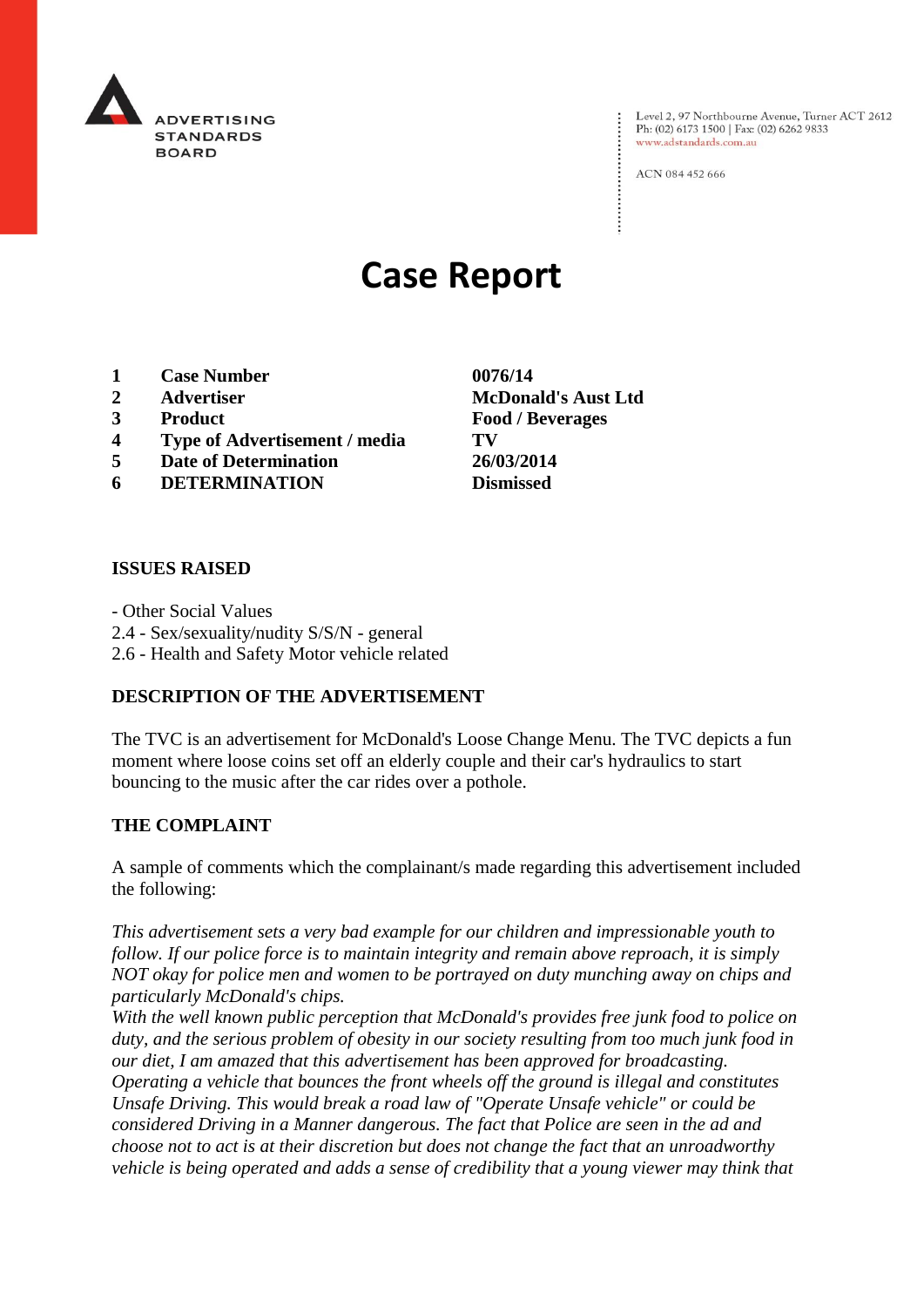*owning a "low rider" or bouncing car and operating it on a public road is legal. I believe this ad would not be acceptable if it was for a car rather than a restaurant.*

## **THE ADVERTISER'S RESPONSE**

Comments which the advertiser made in response to the complainant/s regarding this advertisement include the following:

*McDonald's thanks the Advertising Standards Bureau (ASB) for the opportunity to provide a response to complaint number 0076 of 2014 (Complaint).*

*We were sorry to hear that the television commercial (TVC) the subject of the complaint offended the complainant.*

*We do not consider that the TVC depicts or condones unsafe driving or the operation of an unsafe motor vehicle. Further, we do not believe that the TVC is in breach of Section 2.6 of the AANA Code of Ethics (Code) or the Code generally.*

*The TVC is part of a series of light-hearted and humorous television commercials which promote McDonald's Loose Change Menu. Each of the television commercials in the series contains a fun moment where loose coins set off characters and objects to start "jiggling" to the supporting music. The supporting music is the fun and well known pop song "Sexy and I Know It" by LMFAO, with revised lyrics "jiggle jiggle".*

*The TVC is intended to depict an unreal, out of the ordinary situation and has a light-hearted and humourous tone. In the TVC an elderly couple and their car''s hydraulics start bouncing to the music after loose coins in the car "jiggle" as a result of the car riding over a pothole. In the final scene we see the elderly couple dancing to the song alongside the bouncing car outside a McDonald''s restaurant.*

*We consider that the relevant audience would appreciate the humour in the contrast of the elderly couple bouncing in a classic car to the beat of a young popular song. The relevant audience would also understand the exaggeration of the scenario as in reality, coins or a pothole could not cause a car to start bouncing. We do not believe that young viewers, as the complainant suggests, would think that the TVC is condoning unsafe or illegal driving or the driving of a car with hydraulics in real life.*

*The Police characters featured in the TVC are also shown in a humourous and cheeky manner eating McDonald's fries. When the Police characters see the elderly couple in the car, the car is stationary so it cannot be inferred that Police condone unsafe driving or the operation of a car with hydraulics.*

*We also note that the TVC received CAD approval and it is important to recognise that the advertisement is for McDonald's food products, not a motor vehicle.*

*McDonald''s does not condone unsafe or illegal driving practices and there was no intention to depict or encourage such behaviour in the TVC. We believe that it would be taking the TVC out of context to conclude that there is a breach of the Code.*

*It is our view that a common sense approach should be adopted by the ASB in reviewing this Complaint and we respectfully request that the Complaint be dismissed.*

### **THE DETERMINATION**

The Advertising Standards Board ("Board") considered whether this advertisement breaches